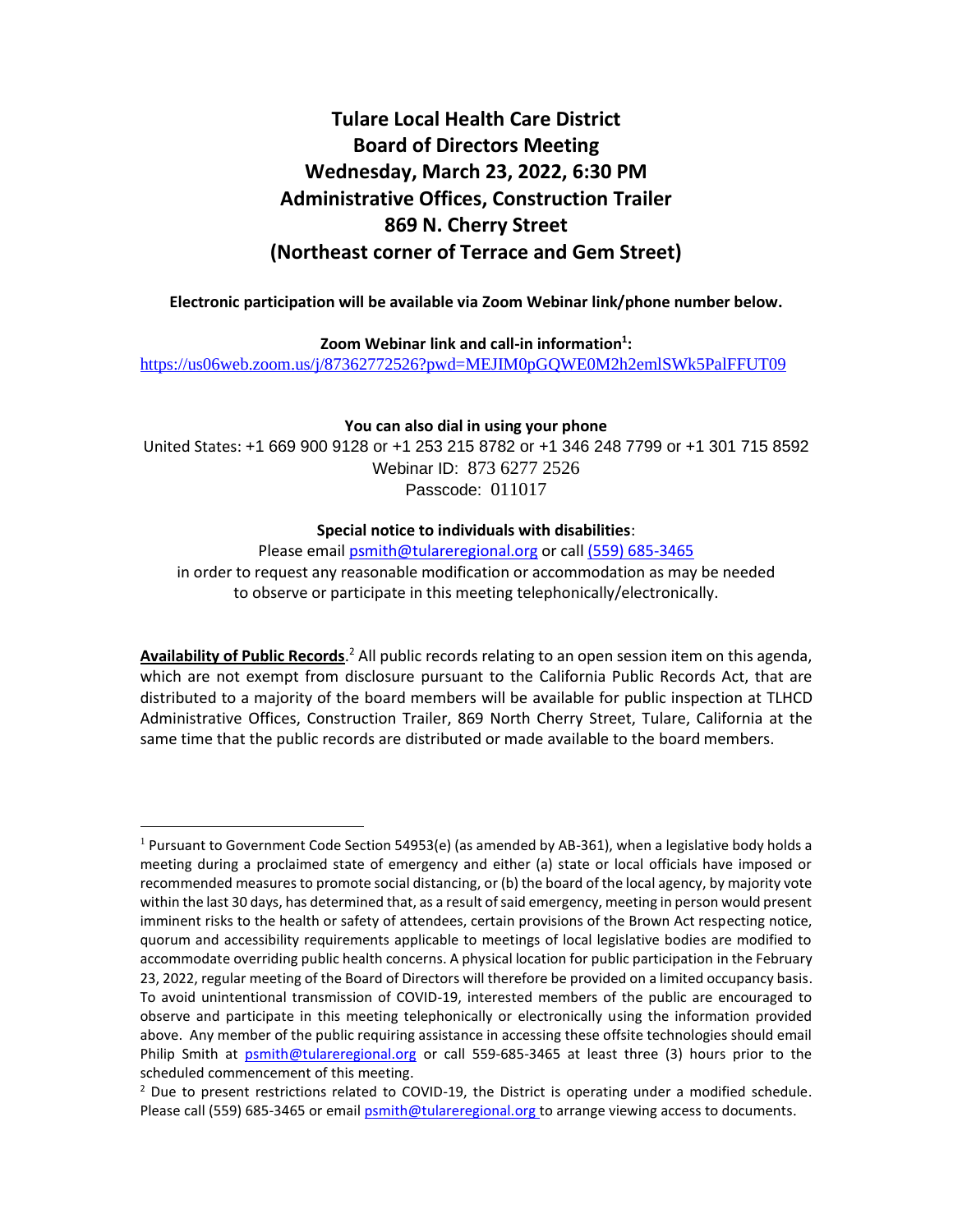#### **MINUTES**

#### **Tulare Local Health Care District Board Members:**

| Kevin Northcraft      | President             | District 4 |
|-----------------------|-----------------------|------------|
| Mike Jamaica          | <b>Vice President</b> | District 2 |
| Xavier J. Avila       | Secretary             | District 5 |
| Margaret Fidler       | <b>Treasurer</b>      | District 3 |
| <b>Brandon Taylor</b> | Director              | District 1 |

#### **1. Call to Order**

President Northcraft called the meeting to order at 6:37 PM.

#### **2. Public Comment**

No comments presented.

#### **3. Board Announcements**

Northcraft: Mentioned the Board retreat will take place March 5,2022 at 10:00 AM in the Administrative Offices, Construction Trailer 869 N. Cherry Street, Tulare, CA. Marmie: Commented there will be a City of Tulare art display for schools at the Museum from 4:00 PM -6:30 PM.

#### **4. Consent Agenda**

Motion was made by Marmie Fidler and seconded by Xavier Avila to approve the consent agenda. Motion approved 5-0.

## **5. Hospital Tower Construction Committee**

Update on Tower Projects: Derek Farmer (IOR) discussed several projects including hanging dry wall in basement, sea trains to be cleared out, clean out tower, and visit from Adventist Health CEO.

## **6. Evolutions Fitness & Wellness Center**

- a. Gym Status Update: Memberships increasing. Heater was replaced, men's sauna bench to be repaired, work on site clean-up.
- b. Transition Update Employee Handbook: A few adjustments suggested by Kevin Northcraft. A motion was made by Kevin Northcraft, seconded by Marmie Fidler to include the requested changes. Motion approved 5-0.
- c. Transition Agreement: Paul discussed the COVID-19 guidance. Kevin Northcraft would like to recognize the Evolutions Team for their continued dedication. Review of Report from Fitness Management Consultants: Social Media/Marketing analysis provided from the gym consultant. Meeting set to meet with TLHCD member at 12:00 PM or 6:30 PM.

## **7. Tulare Hospital Foundation Update**

No information presented.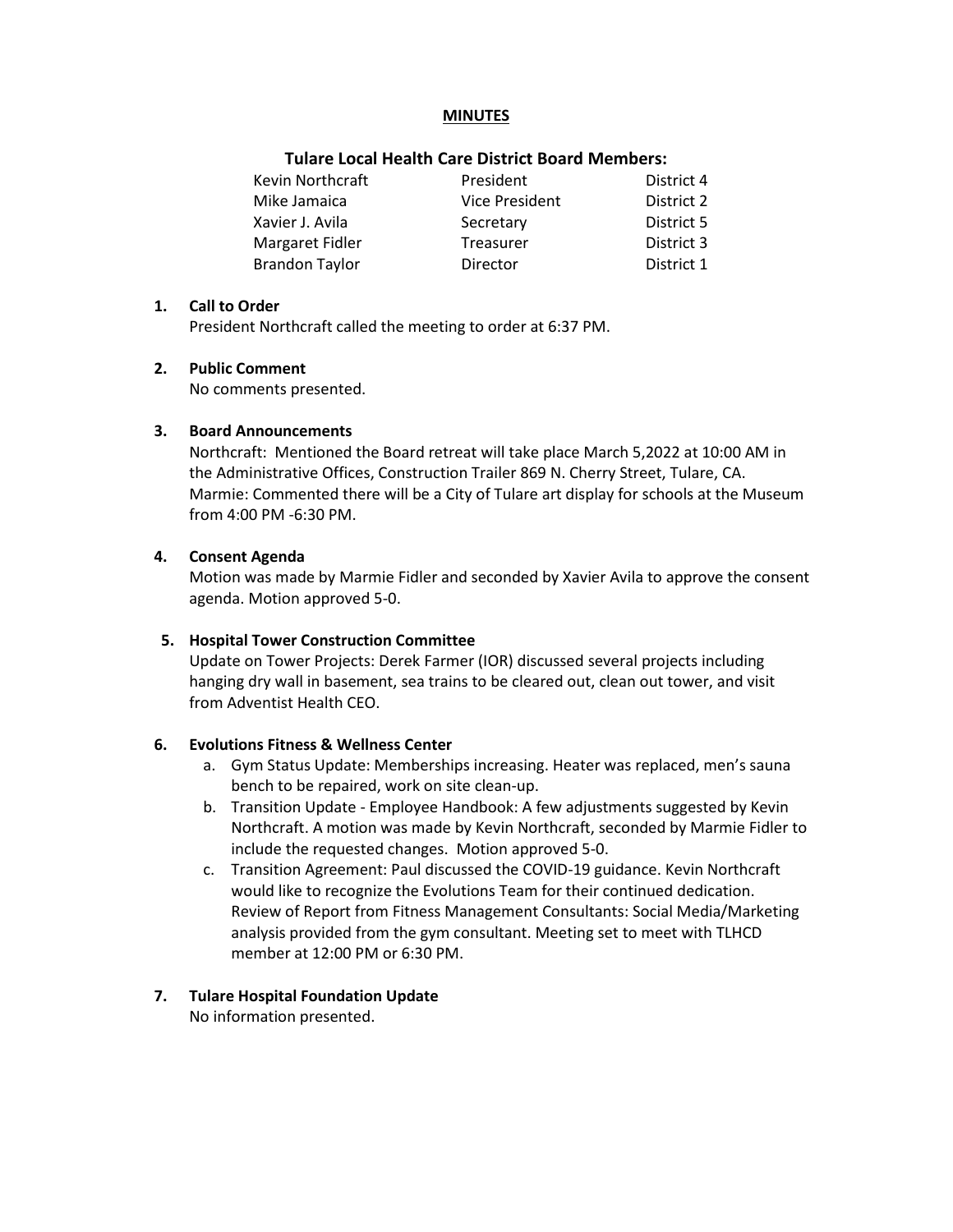# **8. Adventist Health Tulare Update**

No information available. Philip Smith commented the staff is praying that the tower is completed. Adventist Health is ramping up specialty care for the community.

# **9. Update on District Real Properties Sale/Use/Development Opportunities**

- a. Update on Tower Projects: Randy Dobb discussed the Tower beds, noting the existing beds do not meet seismic code 2030 Guidelines. Willie Stokes commented it is not a good idea.
- b. Options for Tower completion and financing: There are four options to complete the Tower as follows:
	- i. Borrow money
	- ii. Realtor investments
	- iii. Adventist Health borrows
	- iv. Bond (\$100,000,000 million)

Kevin Northcraft updated the cost estimate and commented on the continued use of existing beds beyond 2030, further explaining it is not viable.

# **17. Chief Executive Officer Report**

- a. Property Management Update
	- i. Prospective lease representative: Philip Smith shared a few options, Blake Shawn, Dani Blain, Zeeb, and Kyle Rhinebeck
	- ii. Property Repairs: 874/922 Demo, waiting on asbestos testing to proceed.
	- iii. Strategy Session on Tower Completion: The group will schedule a brainstorming and completion of project session.
- b. Project Manager Recruiting Effort Update: Philip Smith commented on the new project manager.
- c. Executive Assistant Recruiting Update: The new EA will start on Monday.

## **18. Financial Report – Discussion and Action to Approve Financials:**

- a. TLHCD Internal Financial Statements March 2022
- b. Cash Report Update March 17, 2022

Motion was made by Marmie Fidler, seconded by Mike Jamacia to approve the financials as presented. Motion approved 5-0.

## **19. Suspend Open Session – Recess to Closed Session at 8:09 PM.**

## **20. Closed Session**

- **a.** Potential Litigation (*pursuant to Ca. Govt. Code § 54956.9*)
- **b.** Conference with Interim Legal Counsel Existing litigation (*pursuant to Ca. Govt. Code § 54956.9*):
	- i. *In re Tulare Local Healthcare District dba Tulare Regional Medical Center* United States Bankruptcy Court Eastern District of California Case No. 17-13797
	- ii. *Tulare Local Health Care District v. Bruce R. Greene, et al.*, Superior Court for the State of California for Tulare County Case No. 278333